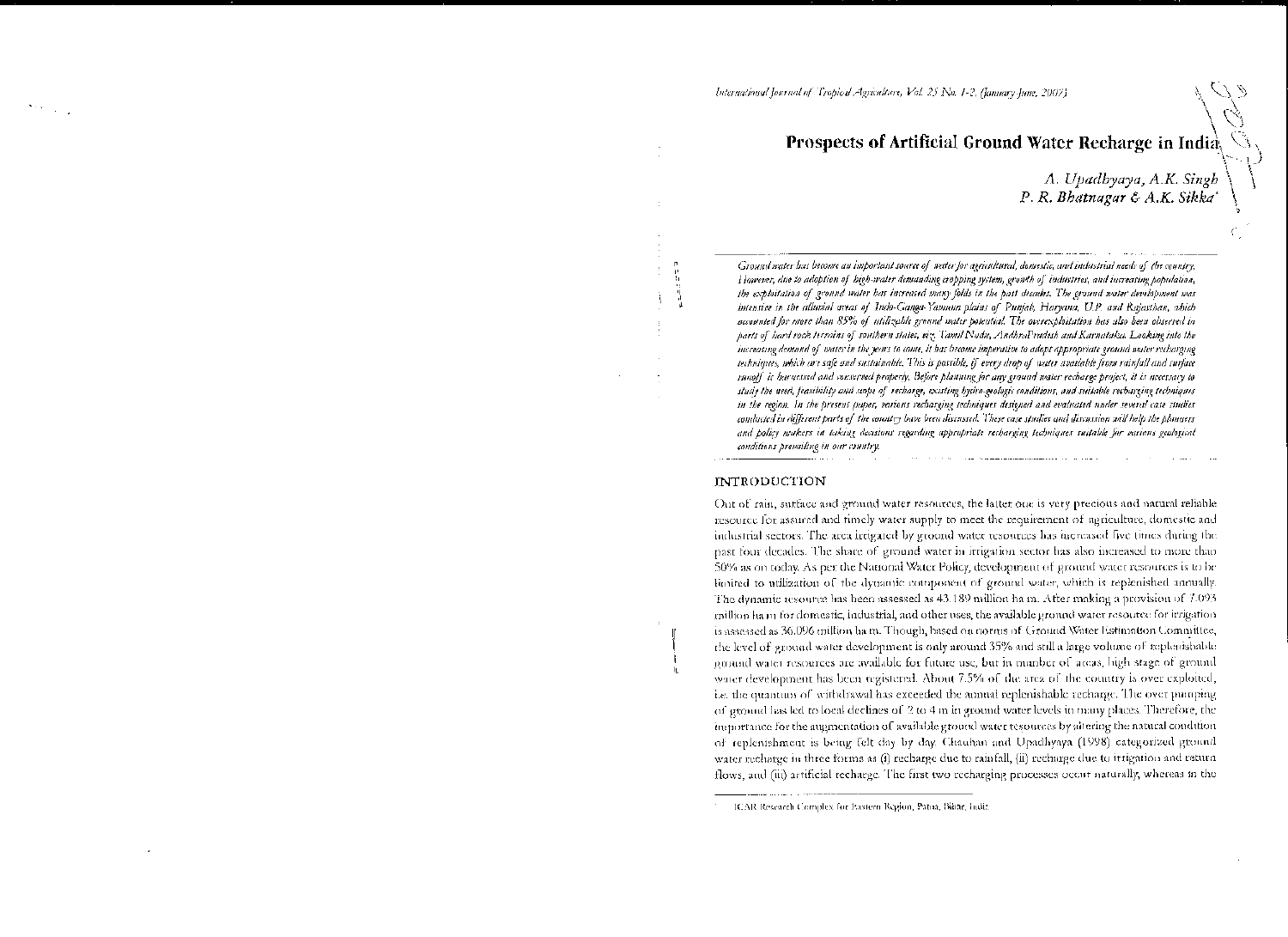#### 190 • International fournal of Tropical Agriculture

third case one has to think about certain man made interventions or artificial means of recharging ground water. Artificial recharge assumes its importance in augmentation of ground water storage, conservation of surface runoff in subsurface aquifers, preventing evaporation losses from surface water reservoirs by diverting a part of ground water, improving the quality of ground water as well as prevention of saline water intrusion in coastal areas.

## NEED FOR ARTIFICIAL RECHARGE

As per CGWB's National Report on "Ground Water Resources of India", 249 blocks/ mandals/ talakas/ watersheds fall under 'over-exploited' category (utilization > 100 %) and 179 blocks/ mandals/ talukas/ watersheds fall under 'dark' category (utilization > 85% but <100%) in 12 states of the country viz. Uttat Pradesh, Bihar, Andhra Pradesh, Madhya Pradesh, Tamil Nadu, Kerala, Karnataka, Maharashtra, Gujarat, Rajasthan, Haryana, and Punjab. In such areas, declining water levels necessitates decpening of existing abstraction structures thereby increasing cost of pumping and quality deterioration etc.

Ground water levels have also shown more than 4 m decline on long term basis in parts of Uttar Pradesh (24 districts), Bihat (2 districts), West Bengal (1 districts), Assam (4 districts), Orissa (2 districts), Andhra Pradesh (6 districts), Madhya Pradesh (22 districts), Tamil Nadu (10 districts), Karnataka (11 districts), Maharashtra (1 district), Gujarat (7 districts), Rajasthan (26 districts), Punjab (9 districts), and Harvana (12 districts) for premousoon season. The main reasons for lowering of ground water table are: (i) increased area under irrigation, (ii) diversification of cropping systems towards more water requiring crops, (iii) improper management of surface water resources, which force the farmers to utilize ensured ground water, (iv) deficit available water resources, and (v) overdraft of ground water for agriculture, industrial and domestic uses. The decline in water levels has resulted in failure of wells/ tubewells, shortage in water supplies, increase in pumping costs and bigher energy consumption. Unscientific development of ground water in some coastal areas in the country has led to landward movement of sea water-fresh water interface resulting in contamination of fresh water aquifers. Problem of salinity ingress has manifested in Minjur area of Tamil Nadu and Mangrol-Chorwad-Porbandar belt along Saurashtra coast. This has rendered a number of tubewells out of use. Shallow wells in Pondicherry Region cast of Neyveli Lignite Mines have started yielding saline water due to salinity ingress. With decline of ground water salinization is increasing and ground water quality is deteriorating. In all such areas it is necessary to develop strategies for artificial recharge of ground water on large scale.

### ARTIFICIAL GROUNDWATER RECHARGE TECHNIQUES

Attificial recharge is the process by which the groundwater reservoir is augmented at the faster rate than natural replenishment by putting excess runoff water into the aquifer itself. Aquifers best suited for attificial recharge are those, which absorb large quantity of water and do not release too quickly i.e. the vertical hydraulic conductivity is high while the horizontal hydraulic conductivity is low or moderate. The factors, which must be considered in selecting the proper location of sites for artificial recharge are: (i) geological structure of ground water resetvoir, (ii) pattern of pumping draft, (iii) movement of water within the water table, (iv) surface soils and substrata including antecedent moisture conditions, thickness and the nature of the unsaturated zone, (v) water supply source, turbidity and quality, and (vi) social and economic considerations.

The artificial recharge techniques can be broadly categorized in four groups as : (a) Direct surface techniques, (b) Direct subsurface techniques, (c) Combination of surface and subsurface techniques, and (d) Indirect techniques. Direct surface techniques include (i) Flooding, (ii) Basins or percolation tanks, (iii) Stream augmentation, (iv) Ditch and furrow system, and (v) Over irrigation. Direct subsurface techniques include (i) Injection wells or recharge wells, (ii) Recharge pits and shafts, (iii) Dug well recharge, (iv) Bore hole flooding, and (v) Natural openings, cavity fillings. Basin or percolation tanks with pit shaft of wells is an example of combination of suffice and subsurface techniques, whereas induced recharge from surface water source and aquifer modification are the indirect techniques of artificial recharge. Besides above, the ground water conservation structures like ground water dams, roof top rainwater harvesting and rainwater runoff harvesting, subsurface dykes or locally termed as Bandharas, are quite prevalent to attest surface or subsurface flows. Similarly in hard rock areas rock-fracturing techniques including sectional blasting of boreholes with suitable technique has been applied to interconnect the fractures and increase recharge.

# SCOPE OF ARTIFICIAL RECHARGE IN INDIA

India has varying hydrogeological situations. The potential areas having favourable hydrological and hydrogeological conditions for creation of subsurface storage in different parts of the country are: (i) Himalayan Intermontane valleys such as Doon valley, (ii) Mountain fronts, (iii) Foothill alluvial tract of North Gujarat and Satpura mountain front, (iv) Cavernous limestones, and (v) Consolidated formations of Peninsular India. A brief description of such situations is given below.

### Doon Valley

In Doon valley, highly pertucable boulders and gravels provide a good scope for attificial recharge of ground water reservoir. Surface water spreading techniques like flooding, ditch and furrow, recharge basins and stream modifications are feasible.

#### Mountain Fronts

Sub-montane region of the Himalayas fringing the Siwalik bills, termed as Bhabar or Kandi is a steeply sloping belt of less than 10 to 30 km width, extending discontinuously from Jammu and Kashnir to Assam. The Bhabat Tarai belt in Uttaranchal and Kandi-Sirowal tract in Janunn outer plain and Bist Doab in Punjab offer an excellent set up for mega recharge projects.

# Foothill Alluvial tract of North Gujarat and Satpura Mountain Front

The Satpura and Aravalli toountain front has a large potential for artificial recharge from surplus monsoon runoff, which would benefit allavial aquifers in the southern part of the Purna and Tapi basins and deeper aquifers of North Gujarat area.

# Cavernous Limestones

The cavetnous liniestone fracts in drought prone areas like Kurnool, Cuddaph and Anantpur district of Andhra Pradesh, Raipur, Durg, Rainandgaon, Bastar districts of M.P., Yavatinal district of Maharashtra and Bilara, Jodhyur district of Rasjasthan are favourable for ground water recharge. An appropriate combination of check dams and percolation ponds are suitable recharge structures in these areas.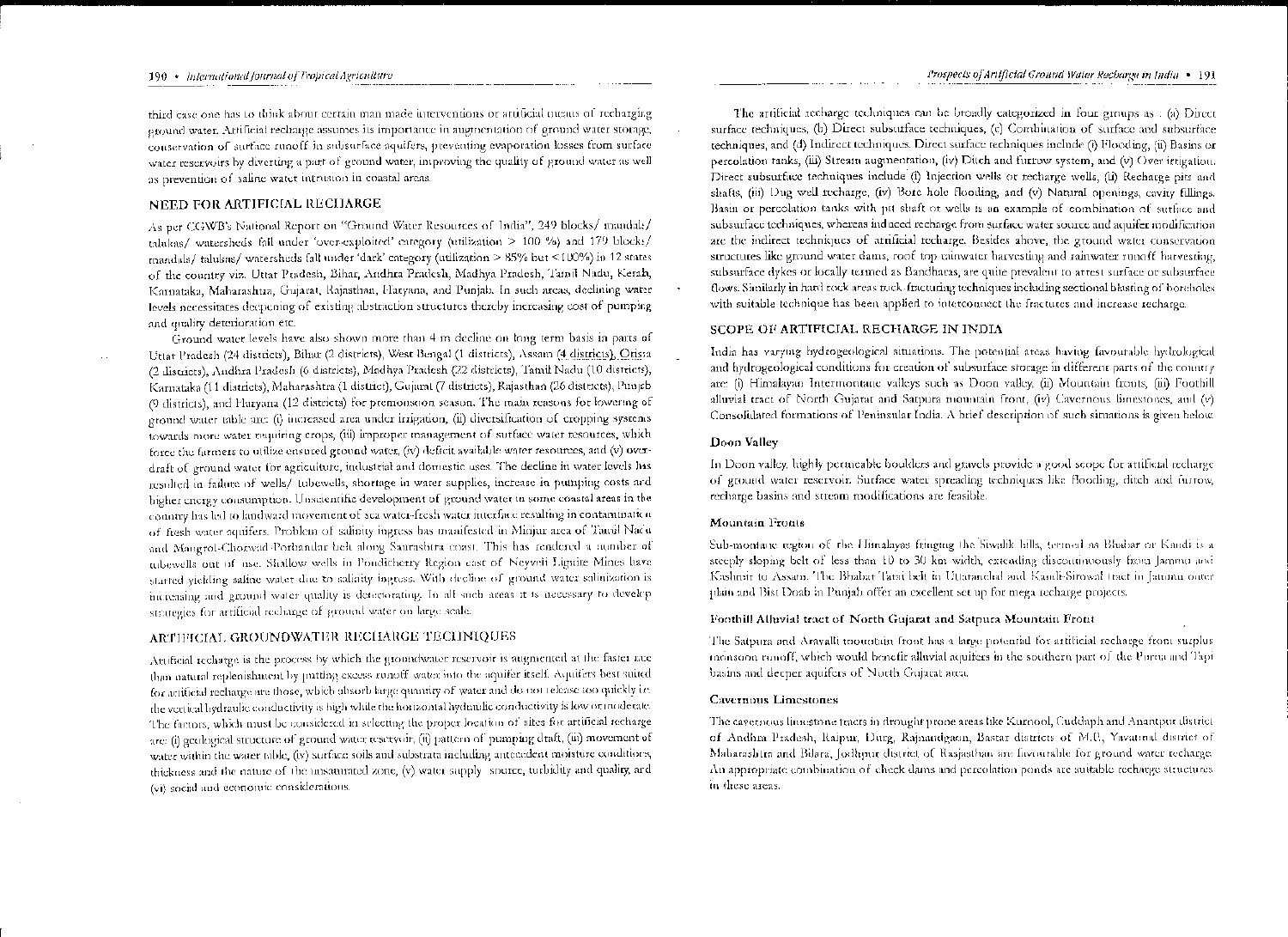# Prospects of Artificial Ground Water Recharge in India · 193

192 · International Journal of Tropical Agriculture

# Consolidated formations of Peninsular India

In Peninsular India, most of the basins have more than 80 % of the area under these formations. In the Deccan Trap basalts, preseree of thick weathered residium, vesicular horizons, fractured or faulted zones and inter trappean beds offer possible storehouse for recharge. Integrated watershed management is very effective for conserving and augmenting ground water resources in these

environments.

# ARTIFICIAL RECHARGE PRACTICES IN INDIA

Construction of Percolation tanks, Check dams, Subsurface dykes, Underground Bandharas, Infiltration Galleries and different types of Weits besides Watershed management and rainwater harvesting through other traditional methods etc. have been prevalent in various parts of the country especially in the state of Maharastra, Andhra Pradesh, Karnataka, Madhya Pradesh and Rajasthan. Experiments for recharge through injection wells/recharge wells, hydro fracturing of borewells has also been attempted. A brief review of case studies and experience gained in various part of the

Chandra Sekhatan and Shivanappan (1980) selected some 15 percolation ponds in red and country is presented below.

black soil areas of Coimbatore for ground water recharge. It was found that water level on the down streamside was rising more by 1 to 1.5 m. About 15 and 20 wells got benefited by single

percolation pond. The zone of influence was 10 to 20 ha. Mohan (1980) suggested use of surplus monsoon water in river Ganga at Hardwar for developing and augmenting rice irrigation. In the process the recharge to ground water increases, which can be

used for Rabi crop.

Mathur (1983) carried out artificial recharge studies in Ghaggar river basin. In the induced recharge studies in Kurukshetra it was established that if exploitation by creation of well fields is

carried out, a substantial quantity of surface flow from river can be recharged to ground water. It was also found at Dabkheri site that recharge through injection wells at the rate of 57.7 lps or even

more is feasible and the process can be continued even for 15 days. While studying ground water recharge options in Gujarat, Sharma (1987) reported that ground water can be successfully recharged at 4500 m<sup>1</sup>/day, 900 lpm and 733m<sup>3</sup>/day by adopting hijection

well acchaiques, injection recharge using siphon method, and spreading method, respectively. Sikka et al. (1998) meanioned significant lowering of ground water levels in most parts of the

Delhi during past two decades and suggested de-watering and refilling of unconfined aquifer system underlying the Yamuna flood plain, toof top rain water harvesting, construction of small check dams at favourable locations, recharging through on-channel storage of water, recharge structures

Thineja and Sondhi (1998) also emphasized the need of recharge in Punjab where water table is such as dugwells and village ponds.

declining at the rate of 23 cm/year in sweet water zones of the state. According to them excess water available in rivers, drains and as surface runoff from land should be recharged into the aquifer. Recharge measures suggested to be undertaken are: (i) recharge from east and west beins (drams flowing in Doab region and ending in river, (ii) recharge from existing drains, (iii) construction of water harvesting tanks in villages, (iv) recharge through fields by raising bunds around rice fields, (v) recharge through wells, (vi) construction of check dams on streams in kandi areas of state, (vii) use of treated sewage water, and (viii) recharging through canal network during monsoon.

Khepar et al. (1998) reported that there is a great potential for artificial recharge through the drainage system in Punjab. A case study conducted at Rohti drain revealed that by constructing series of check structures actoss the drain at suitable intervals and provision of recharge shaft under specific hydrological conditions enhanced the recharge capacity of drains.

Raju (1998) pointed out that in the state of Gujarat there are thousands of tanks including minor irrigation projects, which are either defunct or their capacity has reduced due to sitting. He suggested that top priority should be given to revive these structures. In the areas having deep water table, percolation ponds with recharge tubewells are suggested, whereas in the rivers of North Gujarat subsurface dykes for artificial techarge may be appropriate. Das (1993) reported that injection well method appears to be more practical in recharging deeper confined aquifers in Central Mehsana area of Gujarat.

Bagade (1998) studied the possibility of artificial rechatge in Maharashtra state and suggested that for the high rainfall area along Western Ghats, roof top harvesting of rainwater and construction of recharge pit and spring development is the most feasible recharging technique. In alluvial areas of Tapi river basin artificial recharge through construction of spreading basin, recharge shafts, injection wells, and dug wells has been proposed. In the areas with over development of ground water in unconfined or semi-confined aquifer, contour bunding, nala bunding or gully control, and percolation tanks etc. are recommended. In over-exploited deeper confined aquifers, bore hole injection technique to provide direct access to the deeper aquifers is recommended.

Jain and Jain (1998) studied the possibility of artificial recharge in Nagpur city, Mabarashtra and found that artificial recharge through recharge wells using surface tunoff has immense scope for implementation keeping in view the land use and hydrogeological setup. It is one of the most effective alternatives for mingating the pollution observed in ground water of the city.

Sharma and Mehta (1998) concluded that in hard rock basaltic terrain of Maharashtra construction of cement plugs or check dams on first and second order streams is the best method to augment the ground water reservoir. The percolation tanks are feasible in high reaches of watershed where natural depressions to store surplus water are available and the submergence area is underlain by highly weathered and fractured rocks.

Rao et al. (1998) reported that both in red soil and black soil areas of Andhra Pradesh, the rainwater harvesting structures (check dams) with storage capacity in range of 0.02 to 0.134 meth contributed to additional ground water recharge, rise in water levels and improvement in well yields.

Thambi et al. (1998) reported that subsurface dykes are ideal ground water storage structures for Kerala, particularly along the higher elevations where wells go dry during the summer. Since individual land holding is very small, subsurface dykes can be beneficial when it is accepted for community irrigation projects.

The above case studies indicate that while plauning for artificial reclarge in the area, one should not only consider the hydrogeological conditions of the area but the economics of recharge option also. If the henefits exceed cost incurred in recharging and transmission layer upto aquifer exists, only then one should select the particular recharge option and that area for recharging.

#### CONCLUSIONS

Artificial ground water recharge is necessary to control: (i) the declining ground water levels, (ii) over-exploitation of ground water resources, (iii) sea water intrusion, and (iv) degradation of ground